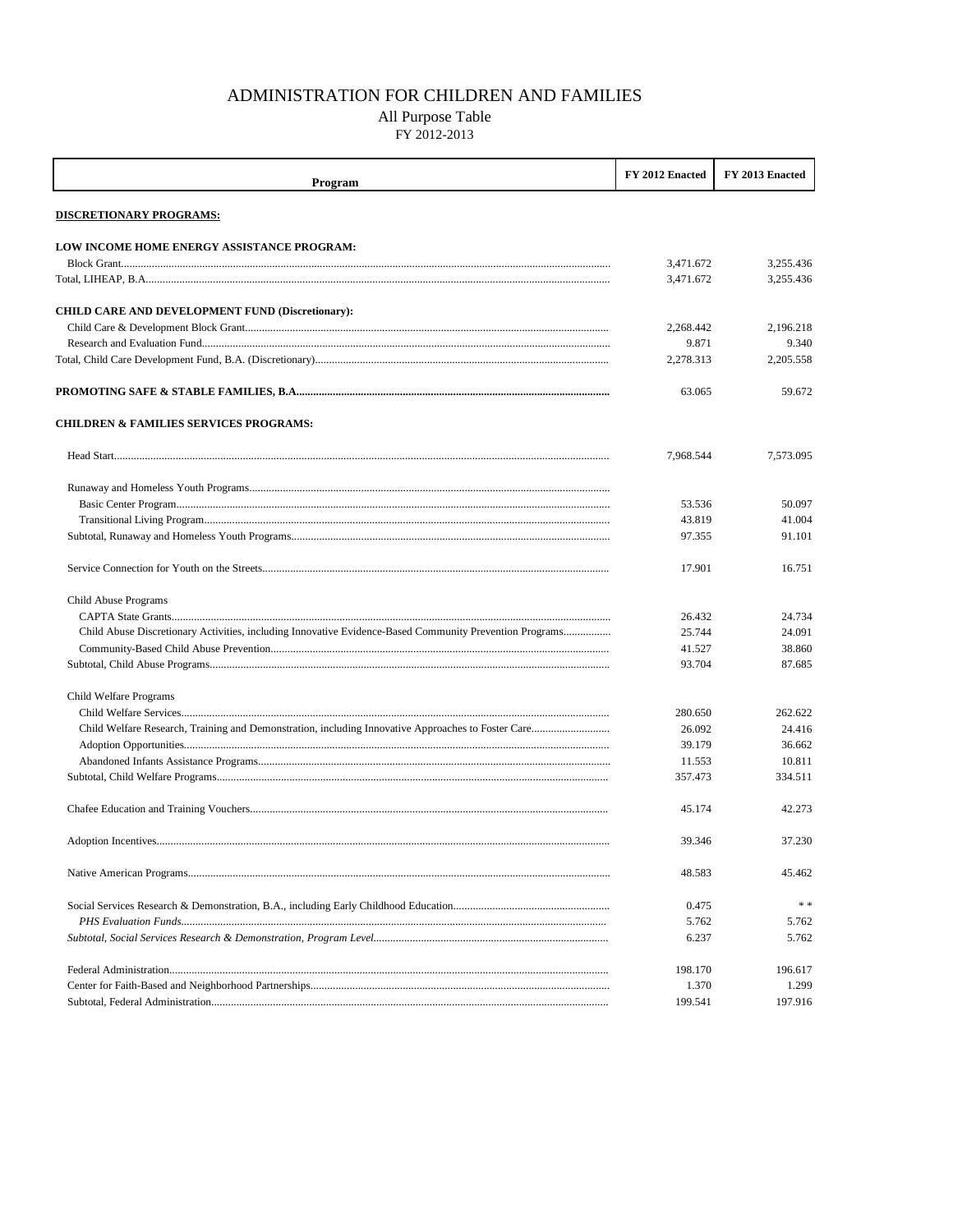| Program                                     | FY 2012 Enacted | FY 2013 Enacted |
|---------------------------------------------|-----------------|-----------------|
|                                             |                 |                 |
|                                             | 1.992           | 1.864           |
|                                             |                 |                 |
| <b>Community Services Programs</b>          |                 |                 |
|                                             | 677.357         | 635.284         |
| Community Service Discretionary Activities: |                 |                 |
|                                             | 29.943          | 28.083          |
|                                             | 4.981           | 4.671           |
|                                             | 19.869          | 18.593          |
|                                             | 732.151         | 686.632         |
| <b>Violent Crime Reduction</b>              |                 |                 |
|                                             | 129.547         | 121.225         |
|                                             | 3.197           | 2.992           |
|                                             | 132.744         | 124.217         |
|                                             | $\frac{1}{2}$   | 94.977          |
|                                             | 9,734.983       | 9,238.736       |
| REFUGEE AND ENTRANT ASSISTANCE:             |                 |                 |
|                                             | 323.195         | 401.10          |
|                                             | 9.775           | 9.341           |
|                                             | 124.305         | 149.927         |
|                                             | 11.045          | 10.735          |
|                                             | 4.730           | 4.600           |
|                                             | 28.073          | 47.601          |
|                                             | 267.211         | 376.083         |
|                                             | 768.334         | 999.387         |
|                                             | 16,316.366      | 15,758.788      |
|                                             | 5.762           | 5.762           |
|                                             | ź.              | 94.977          |
| Total, Program Level.                       | 16.322.128      | 15.859.526      |

## **MANDATORY PROGRAMS:**

## PAYMENTS TO STATES FOR CHILD SUPPORT ENFORCEMENT & FAMILY SUPPORT PROGRAMS:

|                                                        | 3,628.295  | 3,738.402  |
|--------------------------------------------------------|------------|------------|
|                                                        | 507.786    | 529.779    |
|                                                        | 10.000     | 10.000     |
|                                                        | 4,146,081  | 4,278.181  |
|                                                        | 32.488     | 33.000     |
|                                                        | 1.000      | 0.949      |
|                                                        | 33.488     | 33.949     |
|                                                        | 4,179.569  | 4.312.130  |
|                                                        | 3.836.112  | 4,003.701  |
| <b>CHILDREN'S RESEARCH &amp; TECHNICAL ASSISTANCE:</b> |            |            |
|                                                        | 12.318     | 11.689     |
|                                                        | 24.635     | 23.379     |
|                                                        | 15.000     | 14.235     |
|                                                        | 51.953     | 49.303     |
| <b>TEMPORARY ASSISTANCE FOR NEEDY FAMILIES:</b>        |            |            |
|                                                        | 16,488,667 | 16.488.667 |
|                                                        | 77.875     | 77.875     |
|                                                        | 15.000     | 15.000     |
|                                                        | 150.000    | 148.679    |
|                                                        | 7.633      | 7.633      |
|                                                        | 612.000    | 612.000    |
|                                                        | 17.351.175 | 17.349.854 |